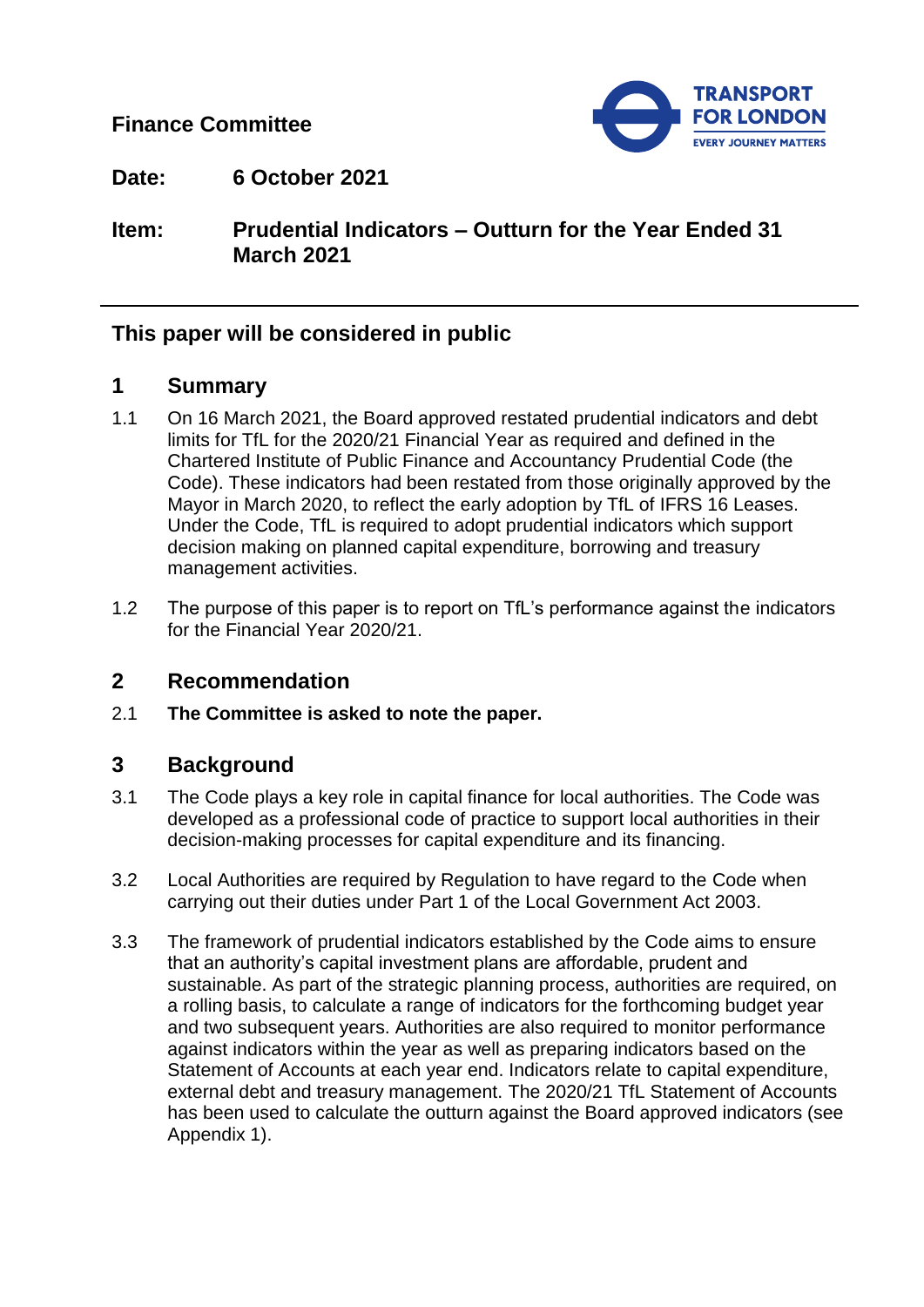- 3.4 Revised prudential indicators for the year 2020/21 were approved by the Board in March 2021, based on the 2020/21 forecast included in the TfL 2021/22 Budget approved at the same time, which included the impact of the implementation of IFRS 16 Leases. The Authorised Limited and Operational Boundary for direct borrowings remained as approved by the Mayor in Mayoral Decision 2615 on 18 March 2020. Limits for the long-term liabilities element of the Authorised Limit for total External Debt were restated at this time for the impact of the application by TfL of IFRS 16 Leases.
- 3.5 As required by the Code, TfL prepares Prudential Indicators at both the TfL Corporation (Corporation) and TfL Group (Group) level. The Corporation is made up of London Streets, Taxi and Private Hire and the corporate centre which, for legal and accounting purposes, constitutes TfL – a local authority. The Group comprises the Corporation and its subsidiaries.
- 3.6 There are no penalties applied to a local authority for breaching individual indicators, with the exception of the Authorised Limit. Under the Code, the audited Statement of Accounts is the source for comparison of performance against indicators approved.

## **4 Outturn**

- 4.1 The key prudential indicator is the Authorised Limit for External Debt (Authorised Limit), which sets the total limit for direct and indirect (e.g. long-term creditors, provisions) debt for the organisation. There are no penalties applied to a local authority for breaching individual indicators, with the exception of the Authorised Limit for External Debt (the Authorised Limit). Both the Corporation and the Group were within their total Authorised Limits for the year ended 31 March 2021.
- 4.2 As shown in Appendix 1, the Authorised Limit for direct borrowings for the Group and Corporation was set at £14,029.3m. Total actual borrowings at 31 March 2021 at both the Group and Corporation level were below this limit at £12,995.5m. Long-term liabilities for the Group as at 31 March 2021 were £2,825.4m, compared to a limit of £3,266.5m, resulting in an outturn for the total Authorised Limit for external debt for the Group of £15,820.9m, £1,474.9m under the limit approved.
- 4.3 For the Corporation, long-term liabilities as at 31 March 2021 totalled £591.4m, compared to a limit of £862.5m, resulting in an outturn for the total Authorised Limit for external debt for the Group of £13,586.9m, £1,304.9m under the limit approved.
- 4.4 The Operational Boundary for direct borrowing for the Group and Corporation was set at £13,164.3m, with the operational boundary for long-term liabilities at 31 March 2021 set at £2,883.6m for the Group and £612.5m for the Corporation. The outturn for direct borrowings was £168.8m below the Operational Boundary for the Group and Corporation, whilst the outturn for long term liabilities was £21.1m below the boundary for the Corporation and £58.2m below for the Group.
- 4.5 Other Corporation and Group indicators were all within target.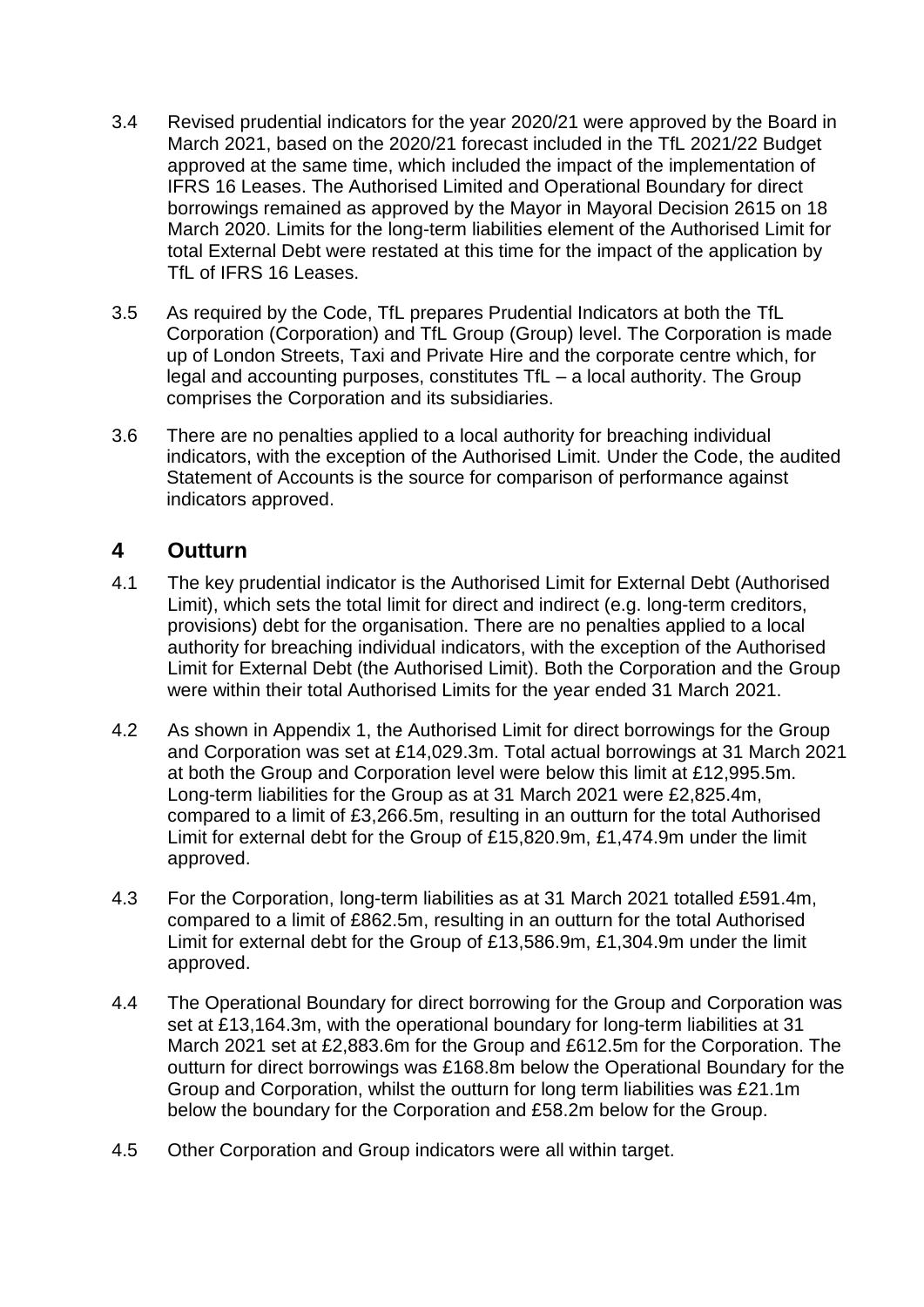# **5 Conclusions**

5.1 Both the Corporation and the Group were within their total Authorised Limits for the year ended 31 March 2021; and other Corporation and Group indicators were all within target.

### **List of appendices to this report:**

Appendix 1 – Outturn Prudential Indicators

### **List of Background Papers:**

None

Contact Officer: Patrick Doig, Interim Statutory Chief Finance Officer Email: [Patrick.Doig@tfl.gov.uk](mailto:Patrick.Doig@tfl.gov.uk)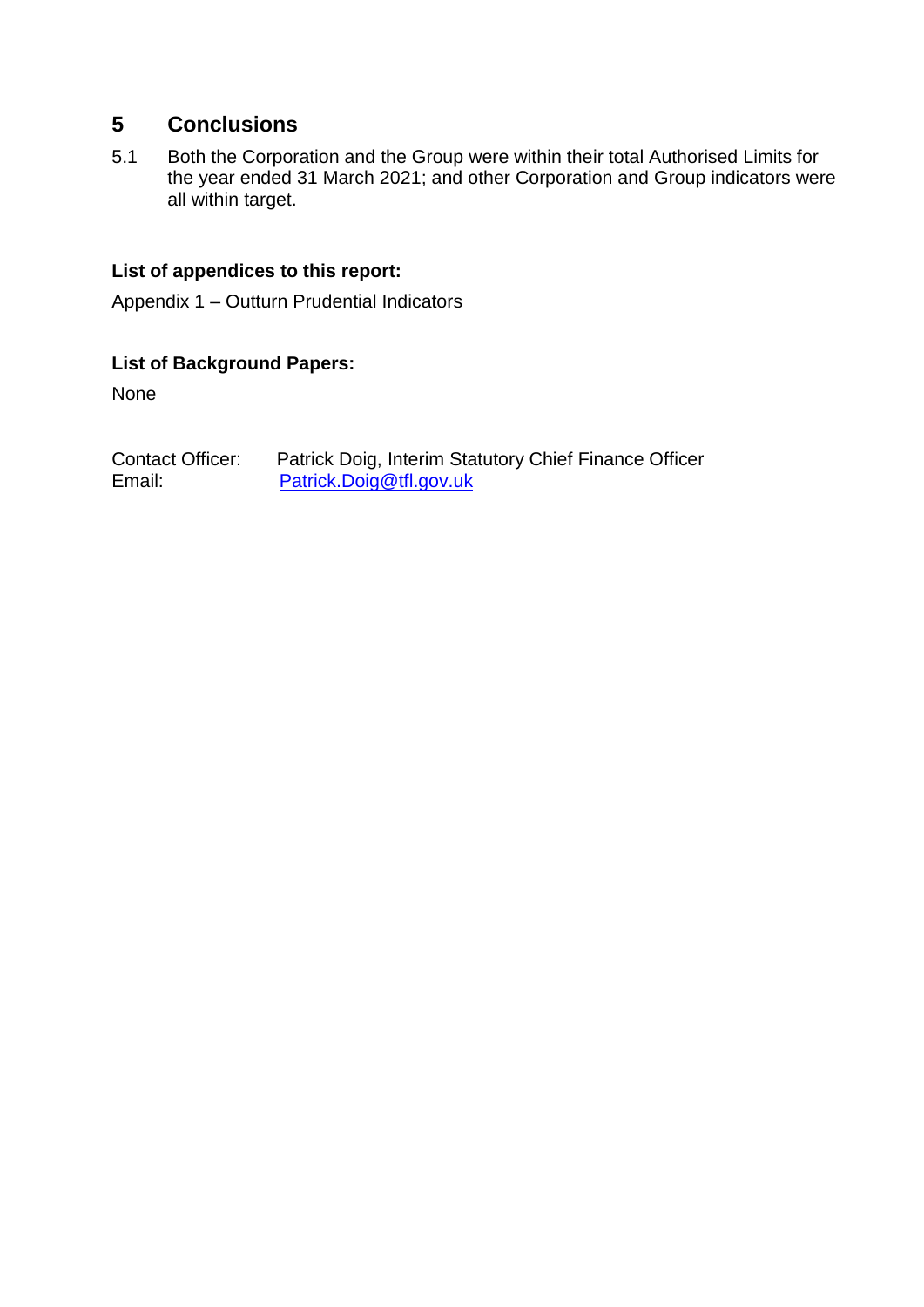#### **Prudential Indicators for Capital Expenditure and External Debt 2020/21 (£'m)**

| <b>Operational Boundary</b><br>for External Debt                                                                                                        | <b>Approved</b>                 | <b>Outturn</b><br><u>(IFRS 16)</u> |
|---------------------------------------------------------------------------------------------------------------------------------------------------------|---------------------------------|------------------------------------|
| <b>TfL Corporation</b><br><b>Borrowing</b><br>Long-term liabilities<br><b>Total Operational</b><br><b>Boundary for External</b>                         | 13,164.3<br>612.5<br>13,776.8   | 12,995.5<br>591.4<br>13,586.9      |
| <b>Debt</b><br><b>TfL Group</b><br><b>Borrowing</b><br>Long-term liabilities<br><b>Total Operational</b><br><b>Boundary for External</b><br><b>Debt</b> | 13,164.3<br>2,883.6<br>16,047.9 | 12,995.5<br>2,825.4<br>15,820.9    |
| <b>Authorised Limit for</b><br><b>External Debt*</b>                                                                                                    | <b>Approved</b>                 | <b>Outturn</b><br><u>(IFRS 16)</u> |
| <b>TfL Corporation</b><br>Borrowing<br>Long-term liabilities<br><b>Total Authorised Limit</b><br>for External Debt                                      | 14,029.3<br>862.5<br>14,891.8   | 12,995.5<br>591.4<br>13,586.9      |
| <b>TfL Group</b><br><b>Borrowing</b><br>Long-term liabilities<br><b>Total Authorised Limit</b><br>for External Debt                                     | 14,029.3<br>3,266.5<br>17,295.8 | 12,995.5<br>2,825.4<br>15,820.9    |
| <b>Capital Expenditure</b><br>(Annual)                                                                                                                  | <b>Approved</b>                 | <b>Outturn</b><br><u>(IFRS 16)</u> |
| <b>TfL Corporation</b><br><b>TfL Group</b>                                                                                                              | 2,280.5<br>2,754.6              | 2,175.7<br>2,120.5                 |